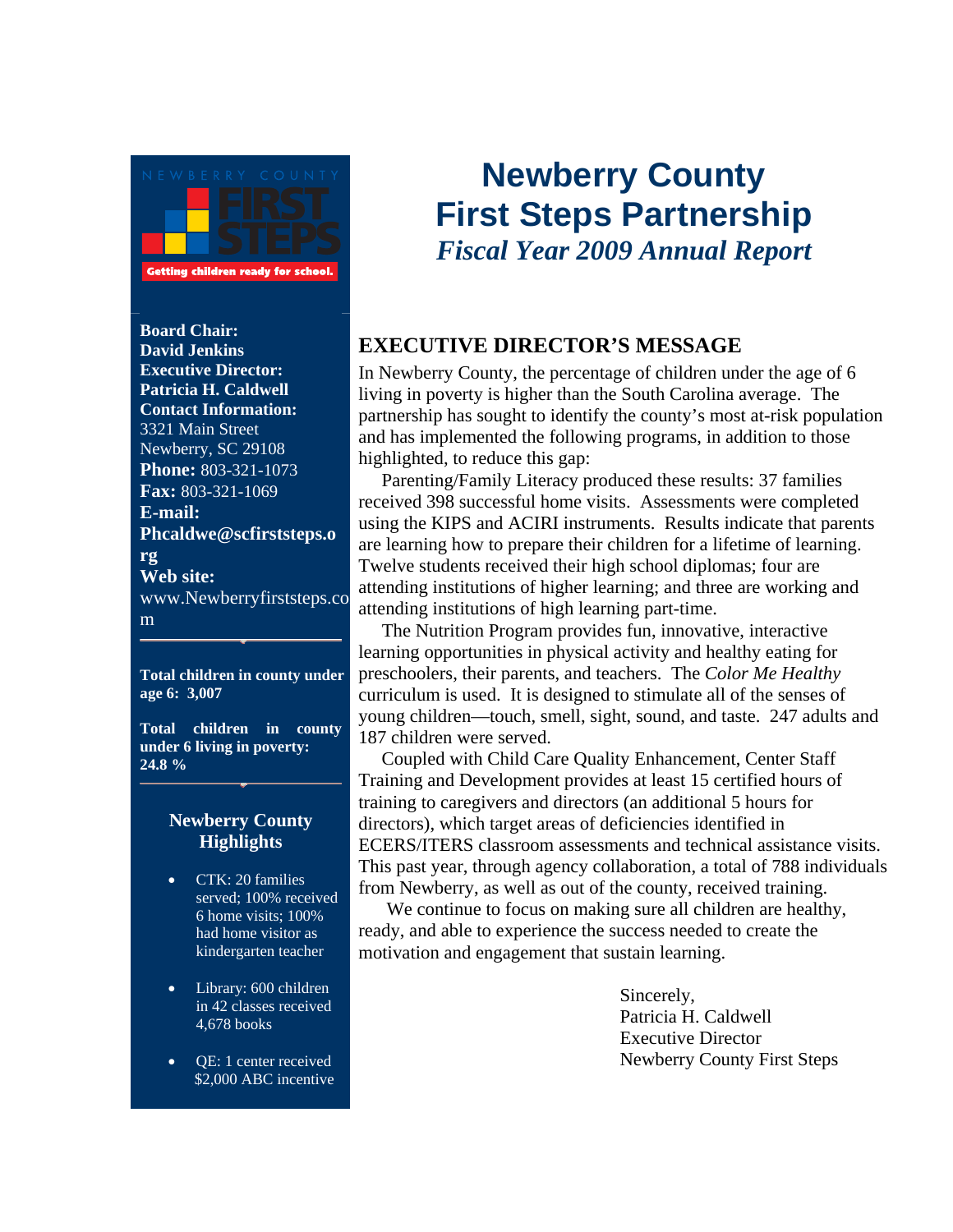## **First Steps to School Readiness Strategy Areas**

*The First Steps initiative approaches children's school readiness needs in five ways:* 

**Family Strengthening:** A parent is a child's first and best teacher. First Steps works to help parents become the best parents they can be. First Steps also helps parents further their own education.

**Healthy Start:** Children's development and ability to learn are profoundly impacted by their health in the earliest years. First Steps works to help families understand children's health needs through education and screenings while also working to help them access needed health services.

**Quality Child Care:** Quality child care provides immediate and long-term learning benefits for children. First Steps works to expand the availability of quality child-care to families and to enhance the level of quality in existing child-care environments.

**Early Education:** Research shows that children who participate in high-quality preschool classes are more likely to start school ready to learn, as well as be more successful later in life. First Steps works to expand high-quality 3-year-old and 4-yearold kindergarten opportunities in public and private settings.

**School Transition:** The transition into kindergarten is a critical time that sets the tone for children's perspectives about the school years, as well their parents' perspectives. Making a strong initial connection between school and home -- and supporting both parents and students during this transition time -- has been shown to impact students' later school success and parents' later involvement during the school years.

# **2008-09 County Partnership Programs by Strategy**

## **FAMILY STRENGTHENING.**

#### **Newberry Family Literacy Program (2011)**

**Program description:** This is the fifth year that we have had a comprehensive Family Literacy Program. The core components of our program will continue to be integrated with intensity and flexibility to help families achieve their goals. The majority of the services are provided in a centralized location where parents can attend school, seek better employment, have quality child care as well as interact with their children while gaining knowledge on how to monitor and enhance their children's development in all critical areas. The targeted population is at-risk families, adults and teens, who are below poverty level according to the Department of Social Services. They cannot possess a high school diploma or GED and/or have limited or no English proficiency. They are parenting a child ages birth-five years old or are expecting a child. We use an eligibility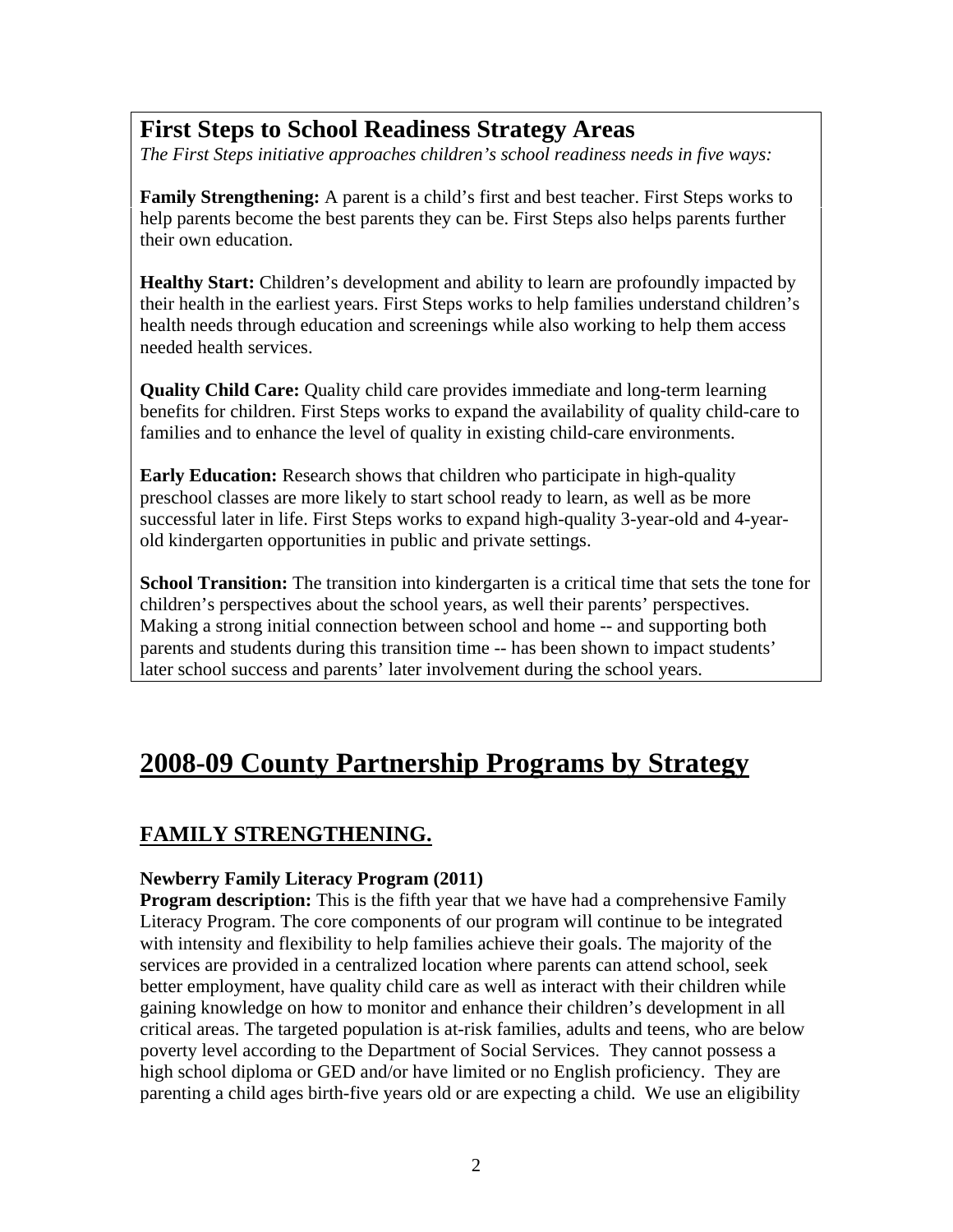and screening form to rank parents as they register to become a part of our program. The homeless families are referred by the School District's Department of Student Services and local Department of Social Services, and are also referred by Newberry County Memorial Hospital and school counselors. We serve families using curriculum and strategies that have a sound foundation in science-based reading research into the four components. All of the materials and handouts that we distribute to our parents are in English and Spanish. One of our parent educators is bilingual and translates flyers and other documents as needed. Families enrolled in our program participate in all components of our comprehensive family literacy program. It is an Even Start-modeled program. This year we implemented a probationary enrollment period. This timeframe helped us greatly in getting all of the necessary paperwork and documentation needed from families before entering them in the computer. We continue to use a variety of instructional strategies, curricula, and integration methods to meet the needs of the families.

#### **Program results:**

- 37 families served
- Strategy Average: 3.11 for PPVT-Pre-Score
- Overall Average: 3.73 for PPVT-Post-Score
- Overall Difference FY09: .62
- 12 students received their high school diplomas.
- 4 attending institutions of higher learning full time
- 3 working and attending institutions of higher learning part-time
- All  $9<sup>th</sup>$ -11<sup>th</sup> grade high school students were promoted to next grade level
- Gains were made in all families/children/adults assessments: PEP, ASQ, TABE and BEST Plus.
- These assessment results indicate that parents are learning how to help prepare their children for a lifetime of learning.

398 successful home visits were made.

## **HEALTHY START.**

#### **Nutrition Education (Public) 9031**

**Program description:** The Clemson University Extension Service's EFNEP (Expanded Food and Nutrition Education Program), in partnership with Newberry County First Steps, will offer fun, innovative, interactive learning opportunities for physical activity and healthy eating programs for preschool-age children, their parents, and their teachers. The goal is to provide life skills that will enable preschoolers to be healthy and ready for school**.** 

#### **Program results:**

- Number served: Adults 257; Children 187; Total Projected Families/Cases: 443
- **Objective 1:** Increase intake of fruits and vegetables intake at participating site  **Outcome Measure(s):** Pre- and/or Post-Parent Survey Tool; Teacher survey tool  **Results to Date:**

 10 Color Me Healthy sites, 17 child care providers/teachers/directors agreed to offer nutrition education and physical activity in classrooms once a week using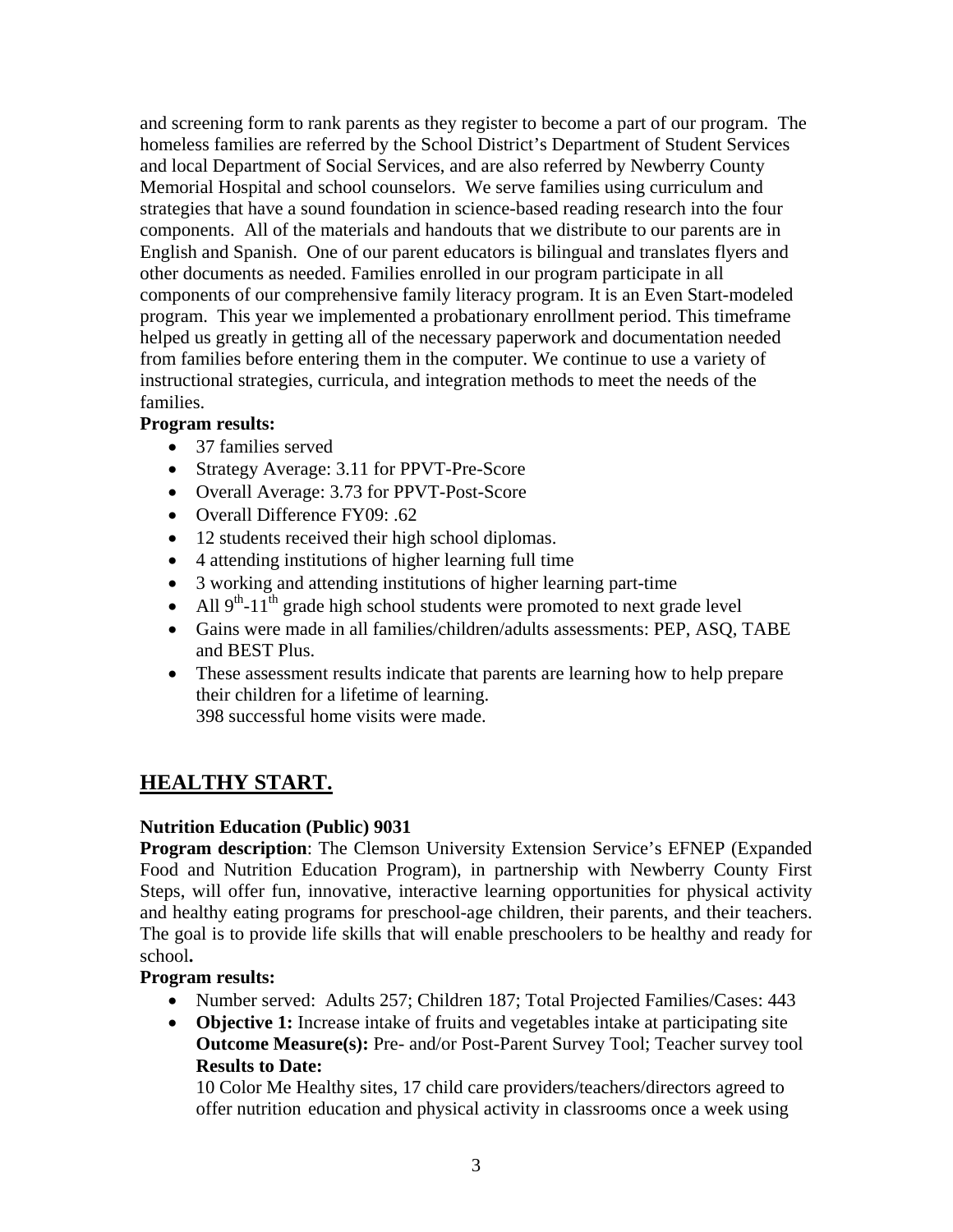Color Me Healthy lesson plans and impacting 124 preschool children after receiving Color Me Healthy Training by the Color Me Healthy Trainer/Registered Dietitian/Certified Child Care Trainer.

 187 children participated 100% in nutrition learning activities and were willing to prepare and try new food that was presented in the classroom by the nutrition educator.

**Objective 2:** Improve nutritional and physical activity practices in the child center **Outcome Measure(s):** 

- Nutrition and Physical Activity Self-Assessment for Child Centers--Baseline and End of Year Data
- NAP SACC Action Plan Document--Developed and 3 key areas for improvement
- NAP SACC Program Monitoring Guide
- Child Care Training Evaluation

#### **Results to Date:**

3 child care centers completed and returned the Nutrition and Physical Activity Self-Assessment for Child Care Centers in October 2009. 100% of child care centers completed the NAP SACC, which revealed that 7 out of the 9 key areas in nutrition are not meeting the best practices and 3 out of 5 key areas in physical activity are not meeting best practices. Action planned was not developed by 3 child care center directors due to time restrictions and scheduling with the child care directors. There are plans to reevaluate assessment tool.

45 child care providers from 5 different child care centers participated in a 2-hour training on LEAP (Literacy, Eating, Activity for Preschoolers) for Health training impacting 510 preschool children, ages 0-5 years old.

98% of the child care providers revealed one thing they learned in the training, one thing they will try, and how this training will help them and their program. Here are some of the participants' comments:

- I learned how to introduce different foods. I will try the match the seeds to the fruits activity based on the story book, The Very Hungry Caterpillar, with my students. This workshop will help me to introduce new foods to the children and encourage them to try them.
- I learned a lot of children are overweight. This workshop will help me to stress the importance to children to eat healthy foods.
- I learned teaching nutrition can be fun. I will try the butterfly craft. This workshop will help me to use everyday items to teach nutrition education.
- I learned using books with nutrition or healthy lifestyle themes is a way to get kids to try new foods. I will try the fruit on a stick in my classroom. This workshop will help me to prepare healthy dishes in the kitchen that are kidfriendly in the child care center.

**Objective 3:** Improve children's fruits and vegetables recognition by colors, shapes and texture

#### **Outcome Measure(s):**

- Baseline Data with selected fruits and vegetables placed in mystery bag
- End of Year Data–Mystery Bag--Reviewed the pre-selected fruits and vegetables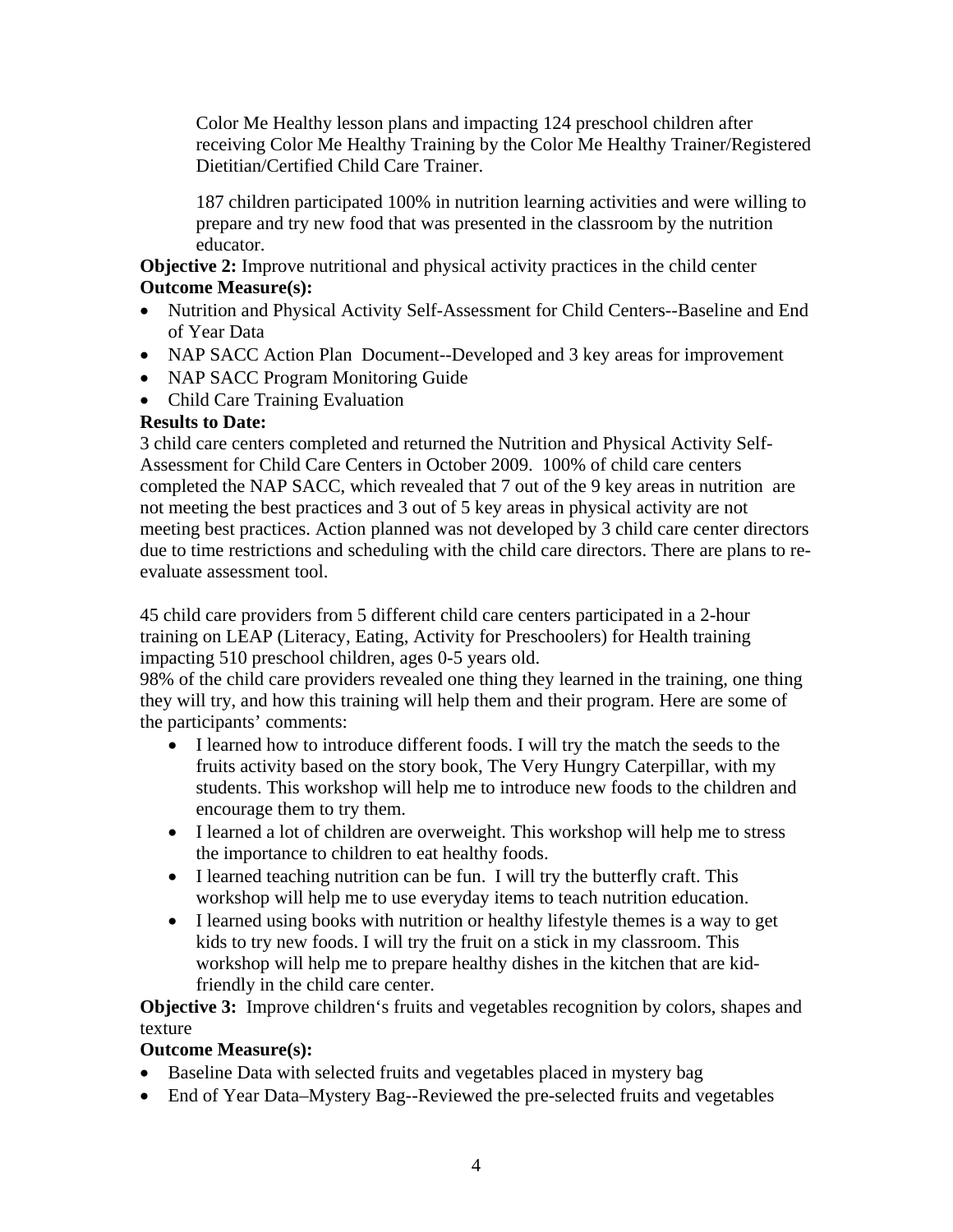- A set of three choices to describe the texture, shape, and name of the food item
- Preschoolers will be able to identify fruit(s) or vegetable(s) by name, color, and shape and will be able to place paper food model(s) in the appropriate color-coded crayon chart without assistance.

#### **Results to Date:**

- 9 child care centers/schools received nutrition visits during year impacting 207 preschool-age children and 18 child care providers. Children were asked to identify various fruits and vegetables (such as gala apples, pumpkins, kiwi fruits, mangoes, carrots, etc.) using a mystery bag or surprise bag activity using their sense of touch. In addition, the children were asked to describe shape, size, and texture. Also, the children participated in nutrition game activities such as fruits and vegetables bingo using picture cards or MyPyramid Game using small plastic food models from each of the food groups and/or physical activity toys. After reading "Nutritious Story-time"–Give Me Five A Day, the children made a Give Me 5 A Day hand puppet and placed fruit and vegetable stickers on the hand puppet. Each child was asked to count and name the 5 fruits and vegetables on their hand puppet and name the color and shape. After reading the book, Give Me 5 a day, the children made healthy snacks following a simple recipe–Fruits and Vegetables on a stick. The children were asked to identify the color, shape, name of the fruit or vegetable before placing the fruit or vegetable on the stick (small straw). After making the healthy snack, the children were asked to identify the taste and texture such as sweet, sour, soft or crunchy. A children's storybook with a nutrition or healthy lifestyle theme and/or nutrition activity were performed at each visit. At the end of the year, three child care sites were evaluated on fruit and vegetable recognition by colors, shape, and size. Each preschooler was given a paper food model or card and was asked to name the fruit or vegetable and place in appropriate color chart holder. 90% of the children who participated in the activity described above were able to identify the fruit or vegetable by name, identify the color, and place the food model card in the correct color-coded chart on display at the end of the year.
- The purpose of the program is to establish healthy eating and physical activity behaviors in young children. This is illustrated at three different levels–nutrition education trainings for teachers/child care providers; nutrition/healthy lifestyle workshops for parents; and nutrition learning activities for young children. The data collected to date does portray and adequately reflects the effectiveness of the program. However, the data does not show the knowledge and application obtained by the teachers/child care providers during nutrition visits for young children, for example, how to incorporate nutrition/physical activity into the daily curriculum. The data does not show that the nutrition learning activities are designed to help develop small and large muscles and eye-hand coordination. Also, some of the nutrition learning activities using picture card recipes will increase visual skills such as matching objects to picture, increase language arts, vocabulary, left to right progression pre-reading with picture card recipes. In addition, the nutrition learning activities are used to develop math skills such as counting objects, matching one to one, pre–addition and subtraction. The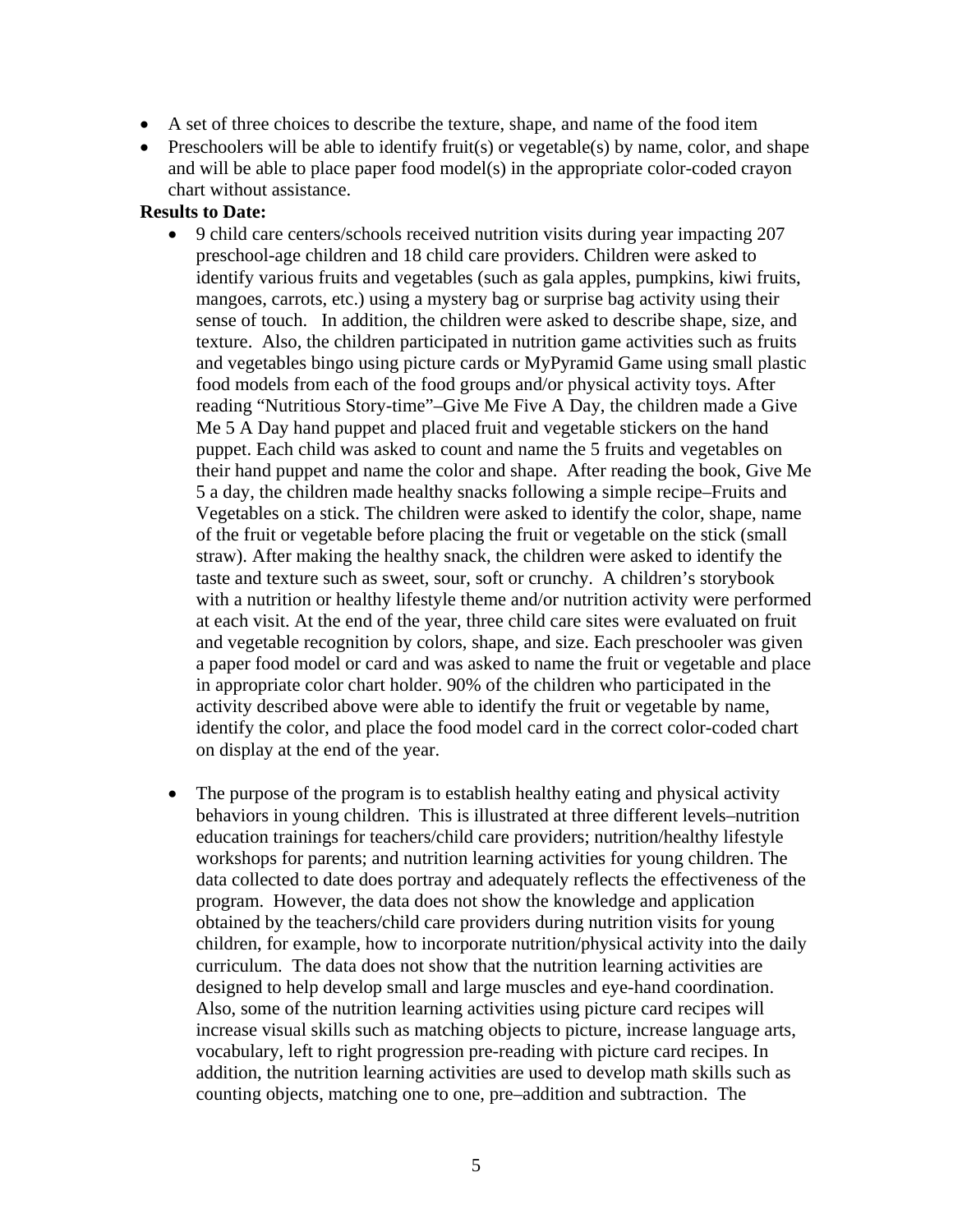program has enhanced food safety, nutrition, and healthy lifestyle knowledge of young children participating in the program. The nutrition learning activities have increased interest in new foods and children's stories with nutrition or healthy lifestyle themes. The data does not show workshops provided for parents of preschoolers at local high schools, Department of Social Services (DSS) and community events (with Parents as Teachers/Family Literacy) which will affect preschooler lifestyle choices. The nutrition education program is designed to help preschoolers to be healthy and ready for first grade and develop skills that will last a lifetime.

### **QUALITY CHILD CARE.**

#### **Child Care Quality Enhancement (6012)**

**Program description:** This initiative is designed to improve the quality of care and education in the participating centers in the county by providing appropriate classroom equipment and materials. Technical assistance support was used to create stimulating learning environments and increase the knowledge and skills of child care directors/caregivers. The First Steps Program Assistant, who is a SC Certified Trainer, conducts a pre- and post-ECERS/ITERS assessment and will provide T/A biweekly to address deficient areas. She collaborates with directors/caregivers to set goals and develop a plan of action. Participating child care centers that have signed an MOA with First Steps will receive supplies based on their compliance with program criteria and needs documented in their assessments. No money is given to centers directly. The goal is to increase the number of child care centers moving from one level of licensing to the next with the ultimate goal of becoming accredited. First Steps also provides 15 hours of DSS training for caregivers/directors which target areas that need improvement and 5 hours in Program Administration for directors.

#### **Program results**:

- 6 child care facilities received a total of \$7,494 in child-sized furnishings and learning materials. Material and equipment from a center that closed in January 2008 were also re-distributed to the centers.
- 6 centers received 2 TA visits per month, resulting in more than 247 hours of technical assistance.
- 6 centers received pre- and post-ECERS assessments for the same designated classroom per center for the second year.
- Average ECERS scores for those 6 centers were as follows: Average ECERS Pre-Score: 4.056; Average ECERS Post-Score: 4.731; Average Matched ECERS Difference (pre- to Post-): .68
- Two (2) centers received 5.0 ECERS scores to qualify for Maintenance status.
- One center, Reuben Elementary School's 3's, received a \$2,000 incentive award as a result of a high-scoring ABC Inspection.
- All caregivers and directors in the county that were receiving technical assistance were provided with at least fifteen (15) hours of DSS training to address deficient areas.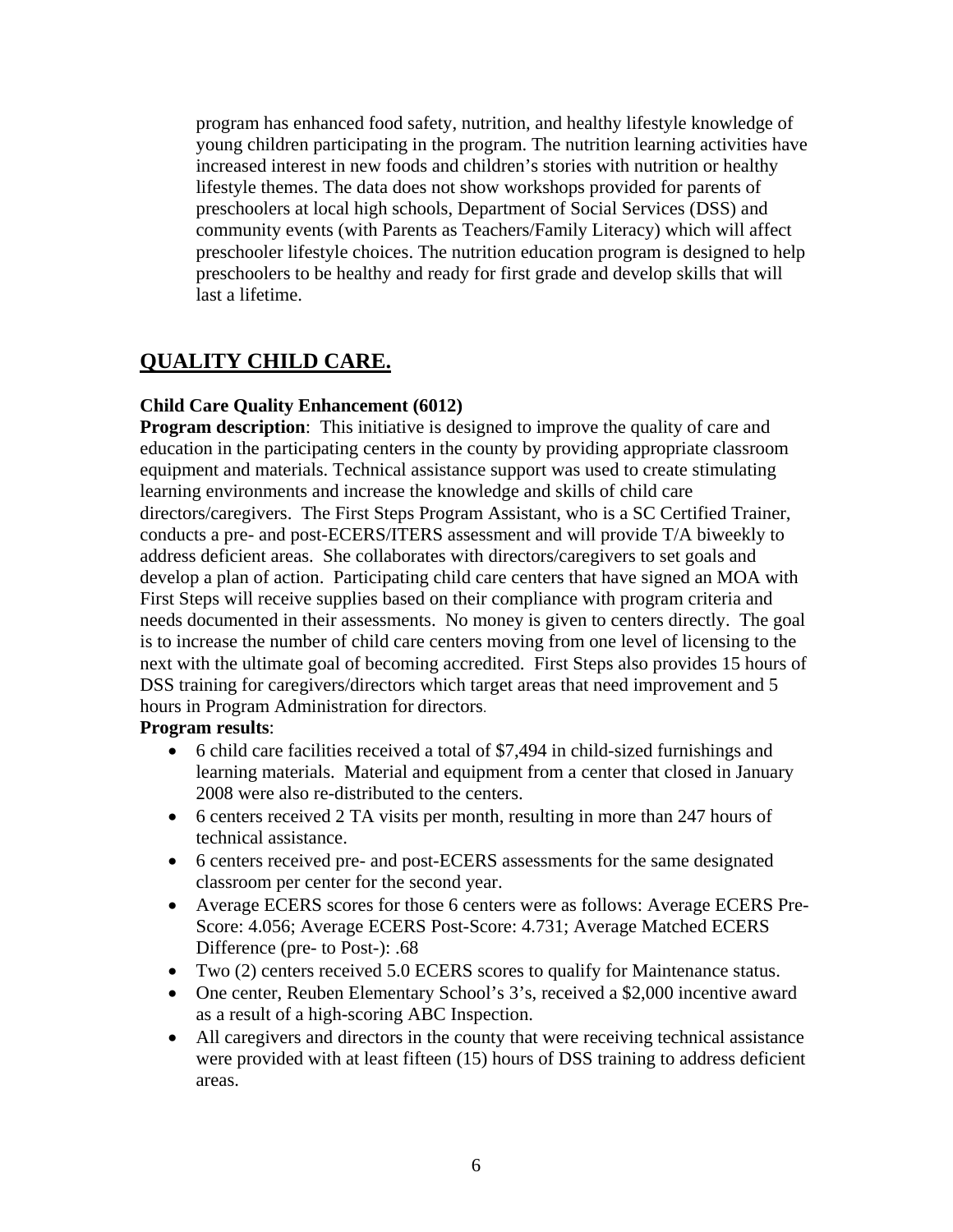- All classrooms participating have improved in terms of having age-appropriate furnishings, basic numbers of materials, and room arrangements that promote developmental learning.
- One center underwent considerable playground renovation with the help of First Steps.

#### **Center Staff Training and Development (6052)**

**Program description**: Understanding the overwhelming research on the importance of brain growth and development in children, birth to five years, and the impact of high quality child care programs on success in kindergarten, school, and later life, this strategy focuses on improving the quality of care and education in centers through training along with technical assistance. Newberry County First Steps will continue to provide locally at minimal cost to all caregivers and directors in the county, as well as out-of-county on a space-available basis, two cycles of 15 hours each of DSS certified training. Five (5) hours in Program Administration are also offered to Directors. Training topics chosen meet First Steps' requirements and/or address deficiencies as noted in technical assist visits and ECERS/ITERS assessments. Newberry County First Steps will continue to try to take advantage of established training offerings in the community to avoid duplication of services and contain our costs. We will seek to form new partnerships as we try to meet the needs of local providers.

#### **Program results**:

- 123 unduplicated adults from QE and non-QE facilities and outside the county received training.
- A total of 788 caregivers and directors attended all training sessions.
- A total of 26 hours of certified and 21 hours of registered training were offered
- Training topics addressed deficient areas identified in ECERS assessments.
- Technical Assistant successfully completed the 8-Day In-Depth ECERS Training.
- Caregivers consistently utilize T.E.A.C.H. Scholarships for ECD101 and A.A. Degrees.

## **EARLY EDUCATION.**

#### **Newberry County First Steps Library Outreach Program**

**Program description:** The Newberry County First Steps Library Outreach Program is designed to provide literacy activities for three-and four-year-olds enrolled in a certified preschool program. These programs include day care, private preschools, faith-based preschools, and public schools. For the past year, there were 42 classes, accounting for approximately 600 students participating in the program. Each class received visits twice a month from the Outreach Librarian. A large variety of children's books were read during these classroom visits. Each month a title was chosen as "Book of the Month." The "Book of the Month" was read at both visits and, during the second visit of the month, each child was given his/her own personal copy of the book to take home. Children were also taught proper care and handling of books.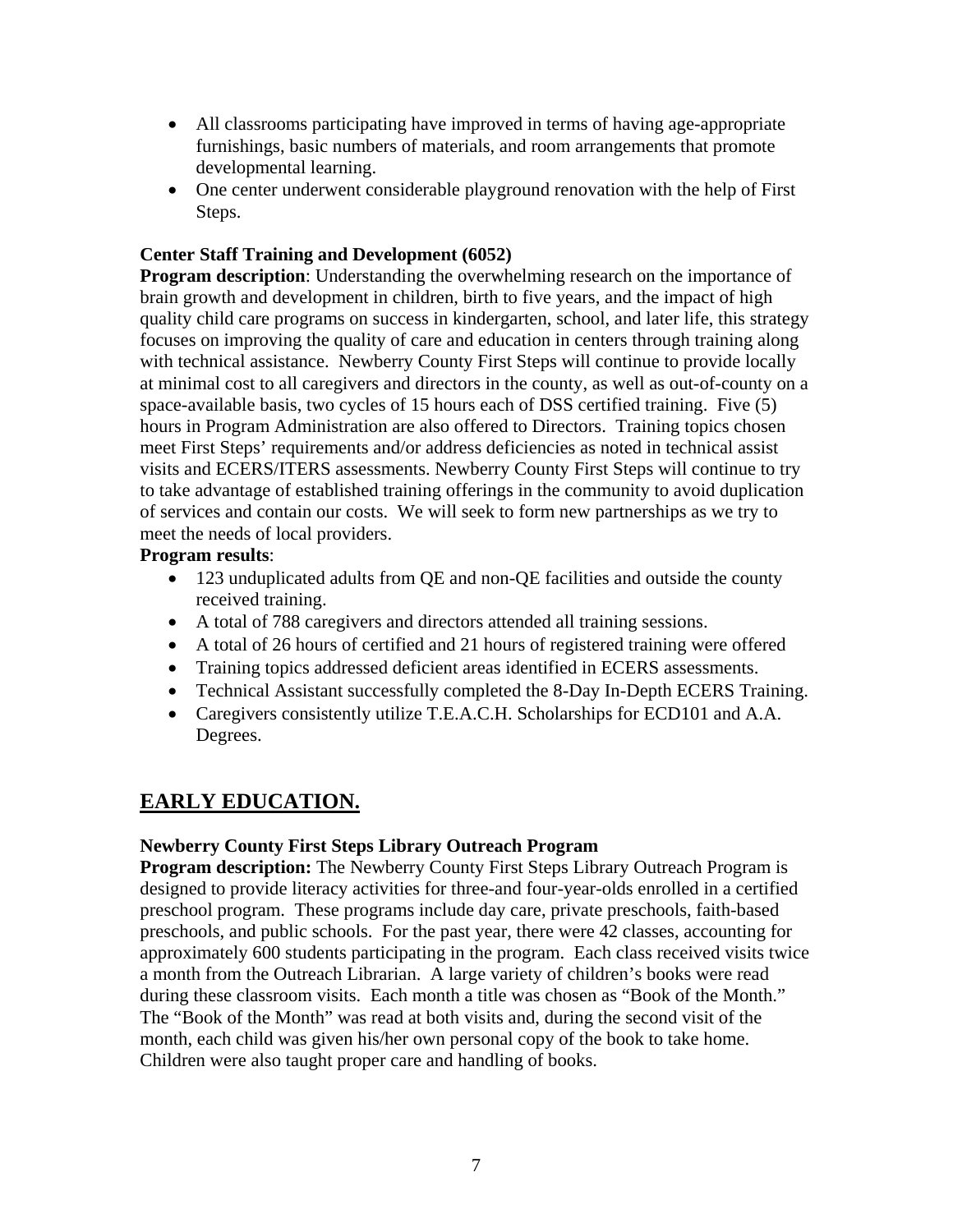Through the storytelling/reading sessions every two weeks, teachers were trained in storytelling techniques that they incorporated into their own storytelling/reading times.

Because of budget cuts for FY09, eight months of reading sessions were shared with the children at the centers as opposed to nine months in the previous years. This decrease in time spent at the day care centers also resulted in a decrease in the number of books distributed to the children. Each child was presented with eight books to take home as opposed to nine books per child during the previous years. The budget cuts also necessitated the distribution of more paperback books and fewer hardback books. **Program results:** 

- A total of 593 children were served during the 2008-2009 fiscal year.
- Early learning reading techniques were modeled for 69 teachers and assistants.
- Using a pre- and post-survey, results indicated that parents increased time spent reading to their children an average of 5.9 minutes per week.
- The pre- and post-survey indicated that parents increased the frequency of reading to their children by an average of one more time per week.
- The pre- and post-survey indicated that children demonstrated an increased interest in books an average of two times a week.
- 100% of the teachers surveyed reported that the students in their class benefited from this program.
- 100% of teachers surveyed reported that this program helped their students develop a greater interest in books.
- 100% of teachers surveyed reported that this program helped their students gain knowledge in turning pages and handling books.
- 100% of teachers surveyed strongly agreed that this program helped their students increase their comprehension of books read to them.
- 97% of teachers surveyed strongly agreed that this program helped increase the attention span of students in their class.
- 4,678 books were distributed to three- and four-year-old children to take home to keep.
- 253 books were given to child care centers to enhance their libraries.
- 277 reading hours were presented to participating preschools.
- 580 applications for library cards were distributed, with 26 being returned to the library by parents for their child's own library card.

#### **SCHOOL TRANSITION.**

#### **Countdown to Kindergarten (4062)**

**Program description:** This program is designed to increase the successful transition of the most at-risk children into the K-12 school system. Kindergarten teachers made six home visits during the summer to help children with school readiness skills and also to work with parents on preparing for the upcoming school year. Children and families are introduced to actual materials used in kindergarten and are given a Kindergarten Transition Toolkit (books, puzzles, clay, blocks, floor mats, etc.) to keep. At the end of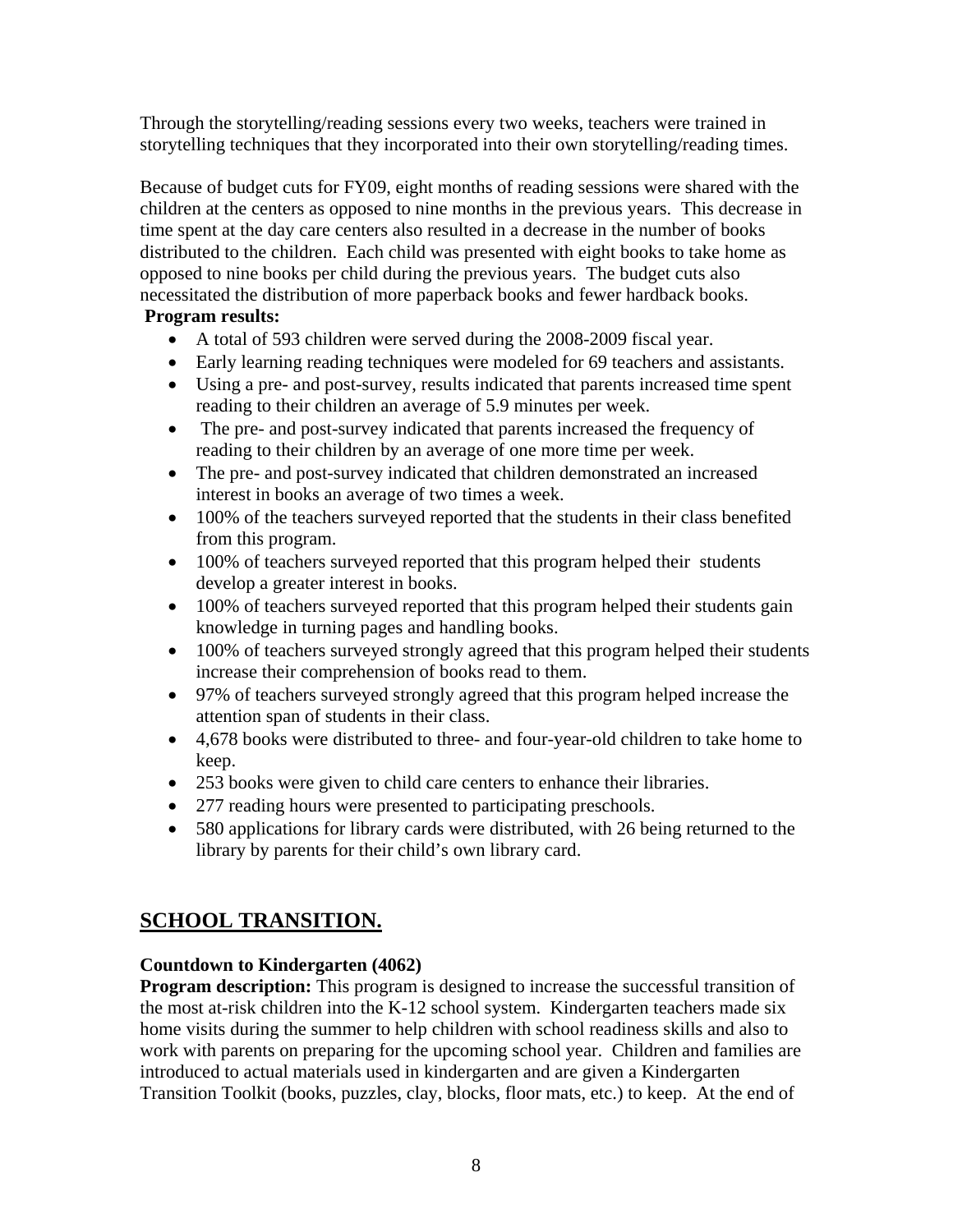the Countdown program, families take a "field trip" to the school where the child will attend class in the fall. These students end up with their home visitor as their kindergarten teacher.

#### **Program results:**

- 20 families served
- 100% of all CTK students received six or more visits.
- Increased numbers of children visiting library
- 100% of children had their home visitor as their kindergarten teacher.
- Increased successful transitions of most at-risk children into the k-12 school system, as reported by teachers
- Increased parent involvement in the early grades
- Increased public awareness of the importance of school readiness and ways for parents and communities to impact children's early school success

| <b>Expenditures By Funding Source</b> |                 |
|---------------------------------------|-----------------|
| State Appropriation (Fund 10)         | \$115,789.00    |
| E.I.A. Appropriation (Fund 55)        | 18,194.00<br>\$ |
| Carry Forward (Fund 11)               | 1,029.00<br>\$  |
| E.I.A. Carry Forward (Fund 56)        | 1,878.00<br>\$  |
| State Private (Fund 15)               | 3,636.00<br>\$  |
| Local Private (Fund 20)               | 20,522.00<br>\$ |
| Federal (Fund 30)                     | 33,888.00<br>\$ |
| In-Kind $(Fund 25)$                   | 27,969.00<br>\$ |
| <b>TOTAL:</b>                         | \$222,905.00    |

# **FINANCIAL SUMMARY**

| <b>Expenditures By Program / Strategy Name</b> |                 |
|------------------------------------------------|-----------------|
| Parents As Teachers (Public)                   | 45,330.00<br>\$ |
| Library-Based Program (Public)                 | 44,616.00<br>\$ |
| Family Literacy (Public)                       | 13,067.00<br>\$ |
| Child Care Quality Enhancement (In-House)      | 22,763.00<br>\$ |
| <b>Child Care Training</b>                     | 13,064.00<br>\$ |
| <b>Nutrition Program</b>                       | 23,021.00<br>\$ |
| Countdown to Kindergarten                      | 8,090.00<br>\$  |
|                                                |                 |
| <b>Indirect Programmatic Functions</b>         | 33,379.00<br>\$ |
| <b>Administrative Functions</b>                | 19,575.00<br>\$ |
| <b>TOTAL:</b>                                  | \$222,905.00    |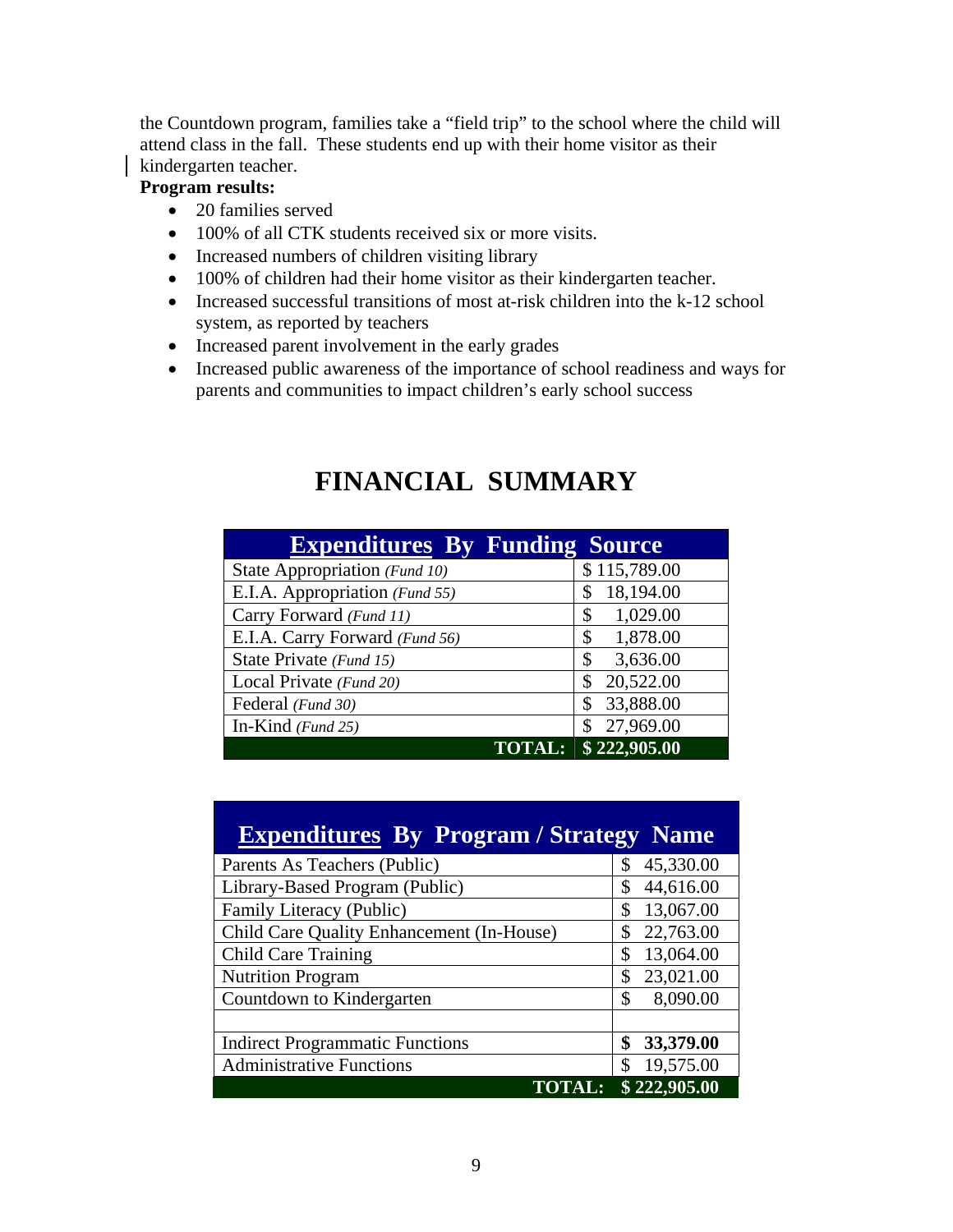#### **NOTABLE DONORS**

| <b>DONOR'S NAME</b>                 | <b>AMOUNT</b>     |
|-------------------------------------|-------------------|
| <b>Stokes-Trainor Chevrolet</b>     | 500.00            |
| George Burk                         | 150.00            |
| <b>Greenville Technical College</b> | \$2,000.00        |
| <b>Kraft Foods</b>                  | 366.00            |
| Newberry School Supply Drive        | \$1,000.00        |
| St. Luke's Episcopal Church         | 200.00            |
|                                     | TOTAL: \$4,216.00 |

*Local Match Percentage for FY 2009: 62.8%* 

# **COUNTY PARTNERSHIP BOARD OF TRUSTEES**

Rev. Kirk Bellesen, faith community Ms. Charlene Caldwell, child care provider Mr. Larry Cannon, Department of Social Services Ms. Gwen Clark, legislative appointee Ms. Rita Crump-Saddler, parent educator Ms. Rebecca Curry, parent of a child served by First Steps Ms. Dianne Dillingham, healthcare provider Rev. Eric Fink, faith community Mr. David Green, family education, training and support provider Ms. Jessie Hill, child care provider Ms. Jackie Holmes, early childhood educator Ms. Jodi Hudnall, legislative appointee Ms. Lynette Lever, healthcare provider Ms. Candance Nolting, parent of preschool child Ms. Cynthia Smith, early childhood educator Ms. Tucky Taylor, county library appointee Ms. Betty Thompson, pre-k/primary educator Patricia Turner, legislative appointee Marlyne Walker, legislative appointee Frances Wright, Head Start appointee

Mr. David Jenkins, chair, supervisor of early education

Ms. Elizabeth Bozard, vice-chair, Newberry County Health Department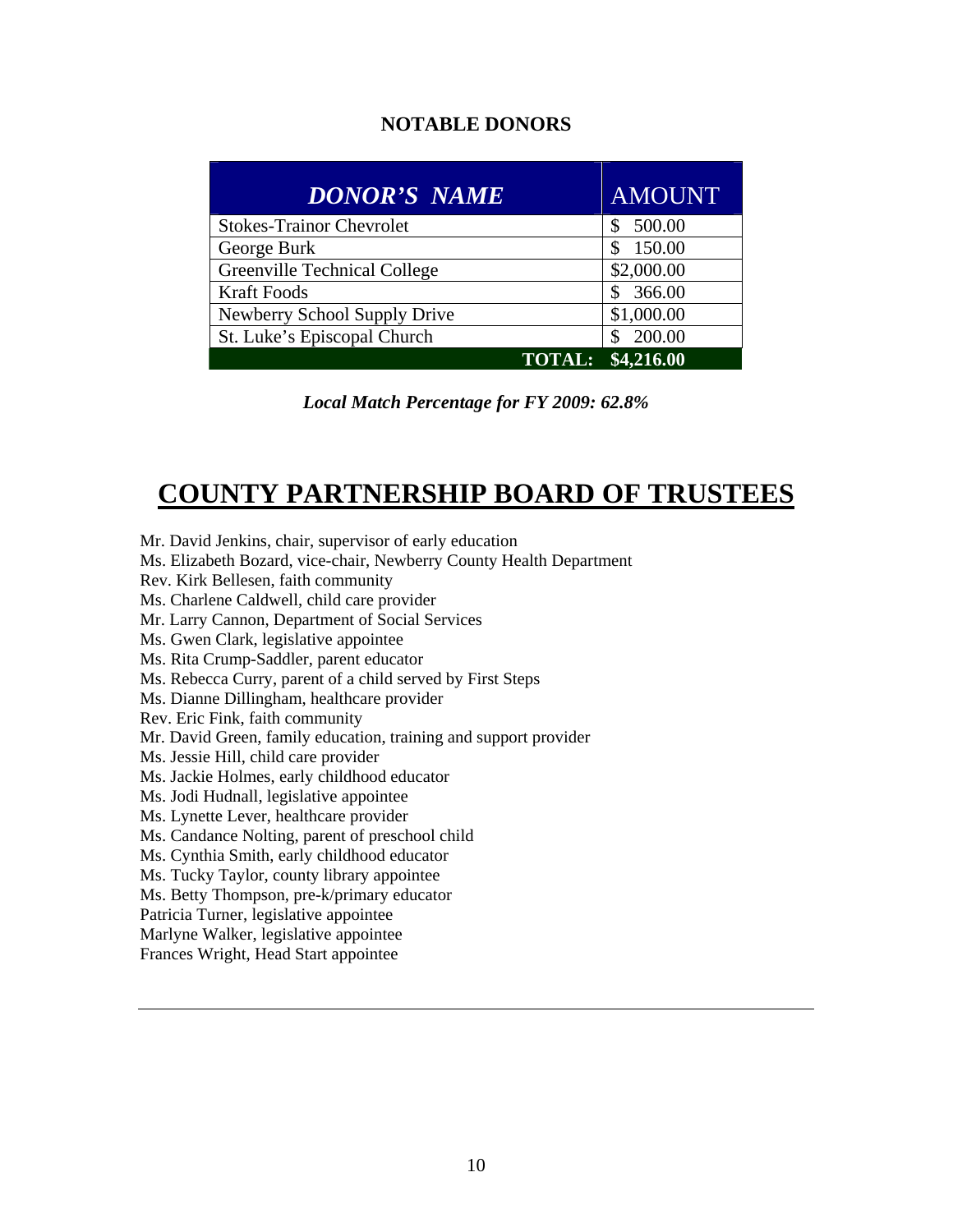# **COUNTY DATA SNAPSHOT**

In FY09, First Steps County Partnerships statewide made it a priority to become increasingly data-driven. County Partnerships successfully began using powerful new components of the First Steps data system, and County Partnerships also utilized data in new ways to drive their FY09 program plans. In addition to enhanced program data tracking, County Partnerships are also focusing on the best available data about children and families to best understand their communities' needs. At the end of FY08 and the beginning of FY09, County Partnerships began an extensive analysis of this data, including data about the risk factors known to impact children's potential school success, such as low birth weight, teen mothers, and families living in poverty. A county-level risk data report is included in the subsequent pages of this report.

# **SUCCESS STORIES.**

#### **Family Strengthening**

"I had plenty of doubt about going straight in to college. But, in this program, Mrs. Saddler and Mrs. Amick have influenced me that I really do need to go. I have a lot of family problems and not a lot of support. Being pregnant, I didn't know what to expect and what obstacles may come after the baby is born, but with them, I kind of have an overview of what's maybe in the future. My boyfriend, Shakeem, is also feeling a little more comfortable about being a father than he was when he found out, with the help of this program. I really thought my dreams of becoming a registered nurse was over because it's such a hard career to obtain. But they told me that nothing is too hard to achieve. They have really made a difference in my and my boyfriend's life. I didn't have any clue about the programs available for teen mothers but now through this program, I am aware and I am going to college to become an RN!"

--Tisha Gallman

#### **Library Outreach Program**

"I am very pleased to see my child coming home with new books from your program. She is so excited about her own library card. She thinks it is wonderful. Your program encourages children to be excited about reading and I think that's so important for their imagination and developing skills that will help them function in school and even later."

"This program is wonderful, especially for families who can't afford books. Every book my child brings home becomes a household story for all of us."

"This program encourages the children to enjoy reading and teaches the importance of a book and how to properly take care of a book. Whenever my child receives a book, she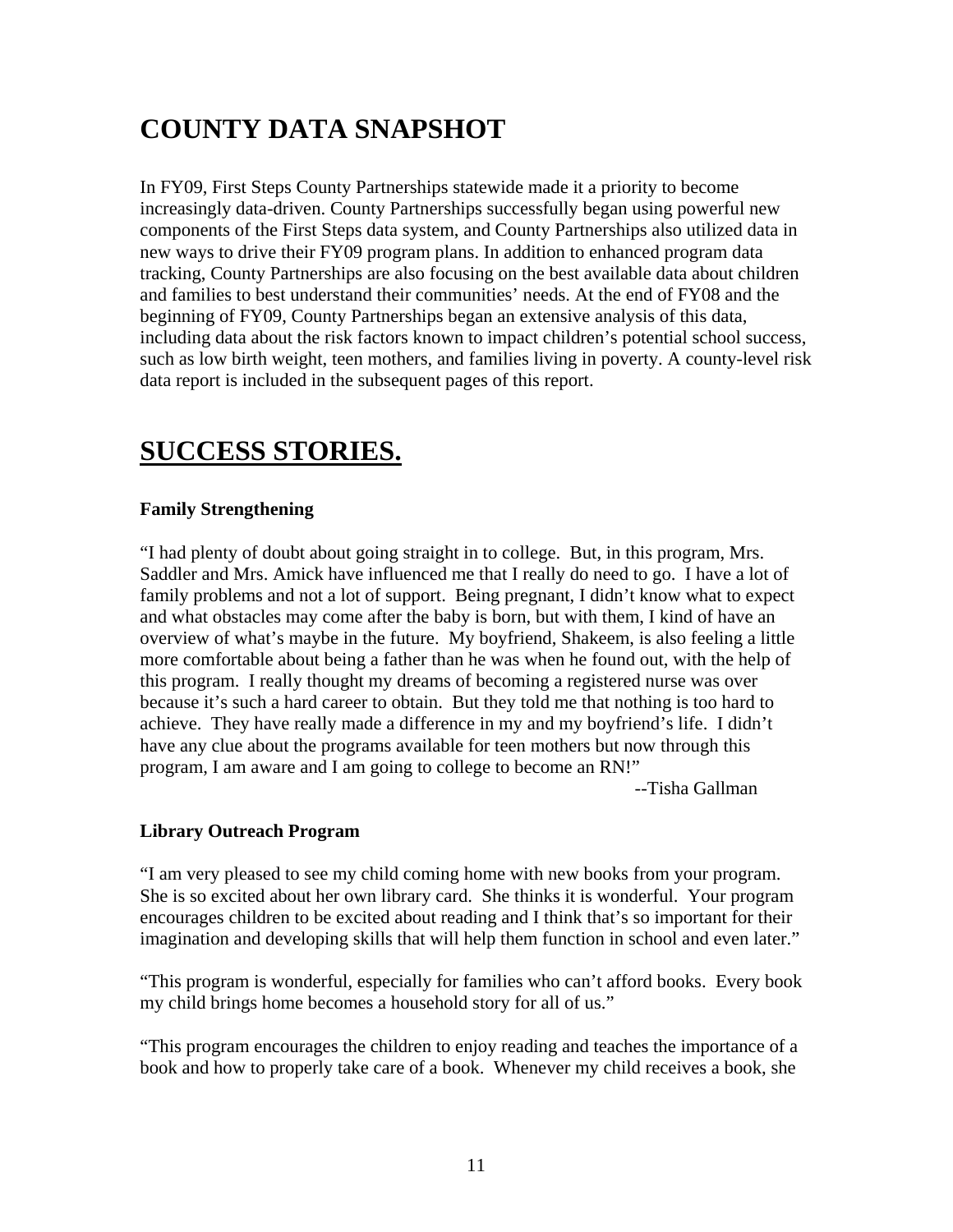is very excited and will 'read' that book every day and takes it with her wherever she goes."

--Comments from Parent Surveys

The SC General Assembly created in 1999 the South Carolina First Steps to School Readiness Initiative as a "comprehensive, results-oriented initiative for improving early childhood development by providing, through county partnerships, public and private funds and support for high quality early childhood development and education services for children by providing support for their families' efforts toward enabling their children to reach school ready to learn"...here's what happened next:

| <b>First Steps Strategy Areas</b> | <b>Notable Moments</b>                                                                                                                                                                                                                                                                                                                                                                                                                    |
|-----------------------------------|-------------------------------------------------------------------------------------------------------------------------------------------------------------------------------------------------------------------------------------------------------------------------------------------------------------------------------------------------------------------------------------------------------------------------------------------|
| <b>Family Strengthening</b>       | Opening of child development<br>center<br><b>Recipient of EVEN START Grant</b><br>with start-up funds for Family<br>Literacy Program<br>Operation of full literacy<br>program<br>Recipient of PIC Grant for<br>professional development<br>Recipient of Psaras Grant to<br>$\bullet$<br>implement after-school<br>program<br>Increase in teens receiving high<br>$\bullet$<br>school diplomas, GED's &<br>attending 2-4-year institutions |
| <b>Quality Child Care</b>         | <b>Quality Enhancement</b><br>$\bullet$<br>50% achievement of ABC<br><b>Enhanced level for centers</b><br>working with First Steps<br><b>Achievement of 5.0 ECERS</b><br>$\bullet$<br>rating for 2 classrooms<br>One center recipient of \$2,000<br><b>ABC</b> incentive award<br>Start-up funding of equipment<br>& materials for 2 centers<br>Funding of materials &                                                                    |

# NOTABLE MOMENTS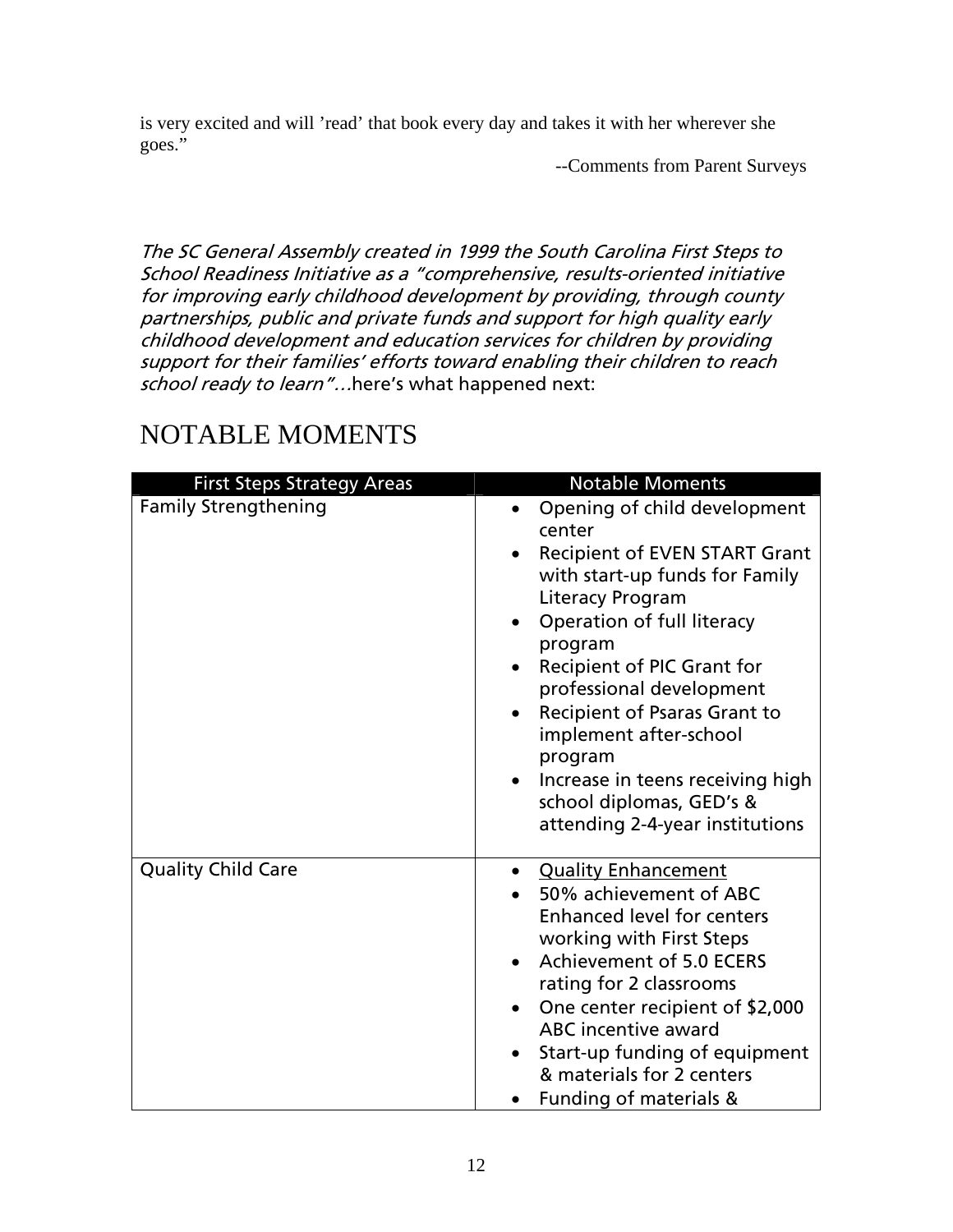|                                | equipment for facility                        |
|--------------------------------|-----------------------------------------------|
|                                | expansion for 2 centers                       |
|                                | Increase of 70 child care spaces<br>$\bullet$ |
|                                | Playground improvements<br>$\bullet$          |
|                                | <b>Staff Training &amp; Development</b>       |
|                                | Caregivers & directors                        |
|                                | consistently utilizing T.E.A.C.H.             |
|                                | scholarships                                  |
|                                | Increased collaborations with                 |
|                                | <b>CCRR, United Way, Newberry</b>             |
|                                | College, SECA                                 |
|                                | Collaboration to present<br>$\bullet$         |
|                                | nationally-renown artists                     |
|                                | Achievement by TA: Certified<br>$\bullet$     |
|                                | <b>Trainer and ECERS</b>                      |
|                                | Total attendance for 2009: 788<br>$\bullet$   |
|                                | caregivers & directors                        |
| <b>Early Education</b>         | 4-K: Funding of 4-K program<br>$\bullet$      |
|                                | for 3 years, resulting in start-              |
|                                | up of programs in 2 county                    |
|                                | schools                                       |
|                                | ABC Scholarships: Funding of                  |
|                                | ABC scholarships for 2 years to               |
|                                | assist working moms & moms                    |
|                                | continuing their education                    |
|                                | with affordable child care                    |
| <b>School Transition Areas</b> | Selection of county CTK                       |
|                                | teacher to participate in High                |
|                                | Scope evaluation for SCFS (1 of               |
|                                | 4)                                            |
|                                | Presentation by veteran CTK                   |
|                                | teacher at 2008 Vision 2013                   |
|                                | <b>Early Childhood Regional</b>               |
|                                | Summit                                        |
|                                | Local newspaper feature &                     |
|                                | statewide TV interview of                     |
|                                | veteran CTK teacher                           |
|                                | Completion of 5 years of CTK,<br>$\bullet$    |
|                                | serving 135 at-risk                           |
|                                | families/children                             |
|                                | Improved process of                           |
|                                | identifying "the most at-risk"                |
|                                | families                                      |
|                                | Stronger school participation                 |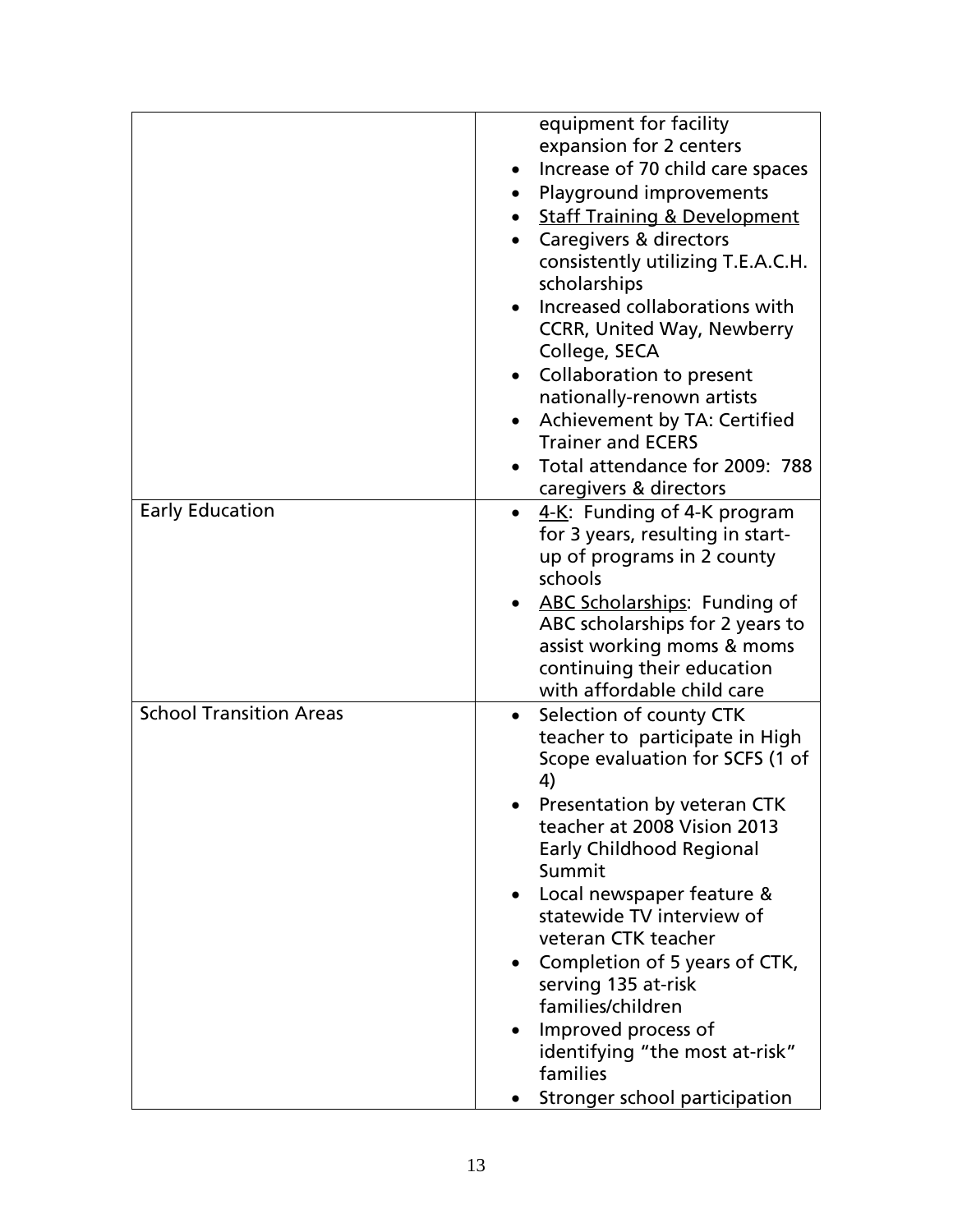|                              | by families as measured by<br>school attendance<br>Increase in families' teaching<br>their children letters, words, &<br>numbers as indicated by<br>teacher feedback                                                                                                                                                                                                                                                                                                                                                                                                                                                                                                                                                                                                                                                                                                                                                                                                                                                                                                                                                                                  |
|------------------------------|-------------------------------------------------------------------------------------------------------------------------------------------------------------------------------------------------------------------------------------------------------------------------------------------------------------------------------------------------------------------------------------------------------------------------------------------------------------------------------------------------------------------------------------------------------------------------------------------------------------------------------------------------------------------------------------------------------------------------------------------------------------------------------------------------------------------------------------------------------------------------------------------------------------------------------------------------------------------------------------------------------------------------------------------------------------------------------------------------------------------------------------------------------|
| <b>Non-Standard Strategy</b> | <b>Library Outreach Program:</b><br>Addition of 3-year-olds in<br>2006-07, resulting in 160 more<br>children<br>Increase in number of classes<br>serving 3's & 4's, total 42<br><b>Recipient of Psaras Grant to</b><br>purchase books<br>Increase in number of children<br>using library cards<br>Increase in time spent by<br>families reading to children<br><b>Recipient of State First Steps</b><br><b>Early Childhood Education</b><br>Advocate Award (2002) for its<br>efforts to increase literacy<br>among the county's youngest<br>children<br>• Healthy Start<br><b>Pre-Natal Education Classes:</b><br>Funding of pre-natal education<br>classes to underserved moms<br>to include car seats as an<br>incentive to complete course<br>Nutrition: Collaboration with<br><b>Clemson University to employ</b><br>a Registered Dietitian<br>Training for child care<br>providers in Color Me Healthy<br>curriculum which teaches in a<br>kid-friendly way proper diet &<br>exercise<br>Training for child care<br>providers in the LEAP<br>curriculum (Literacy, Eating,<br><b>Activity for Preschoolers</b><br>Accomplishment by dietitian as |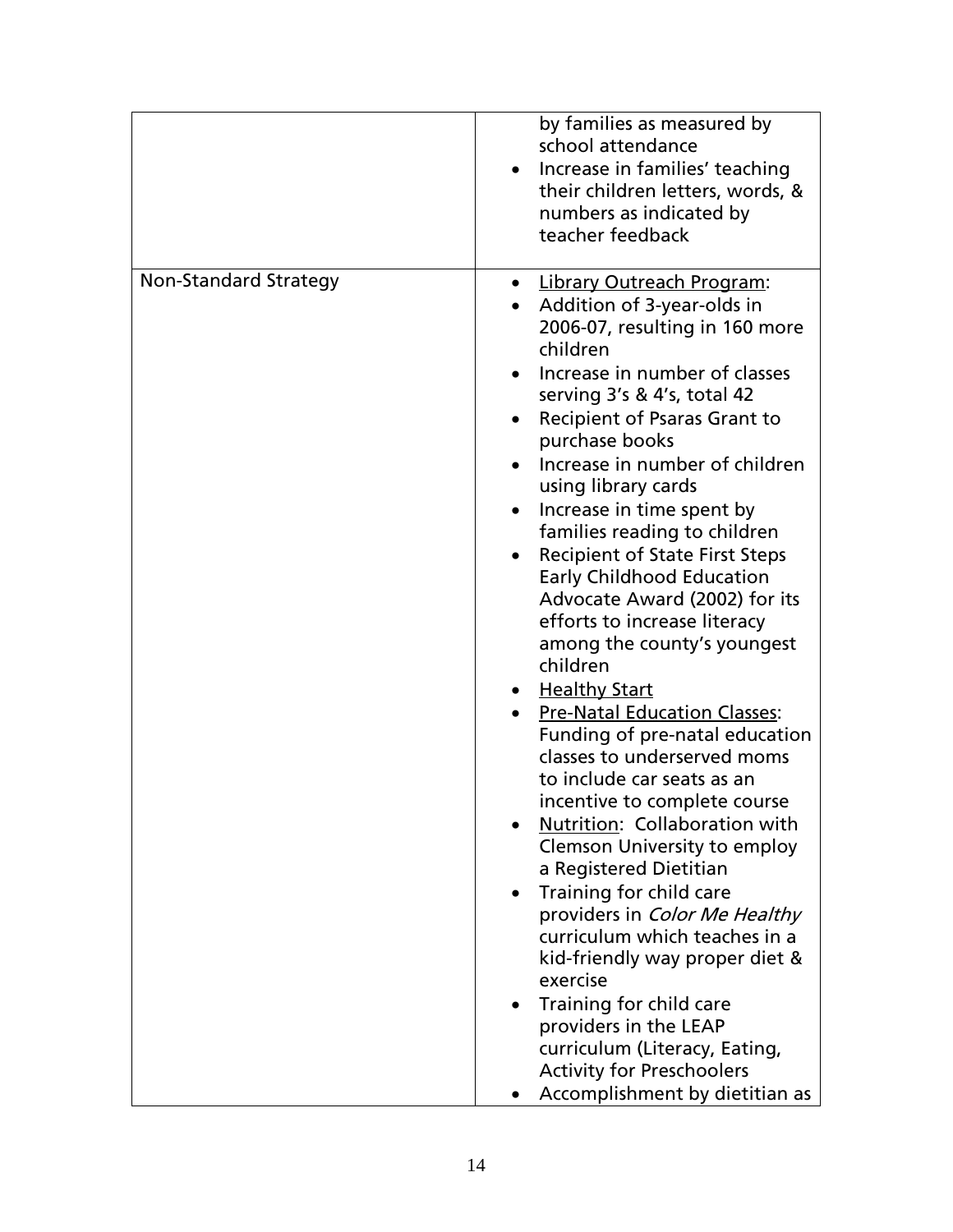| <b>Master Certified Trainer</b> |
|---------------------------------|
| (CCCC-D)                        |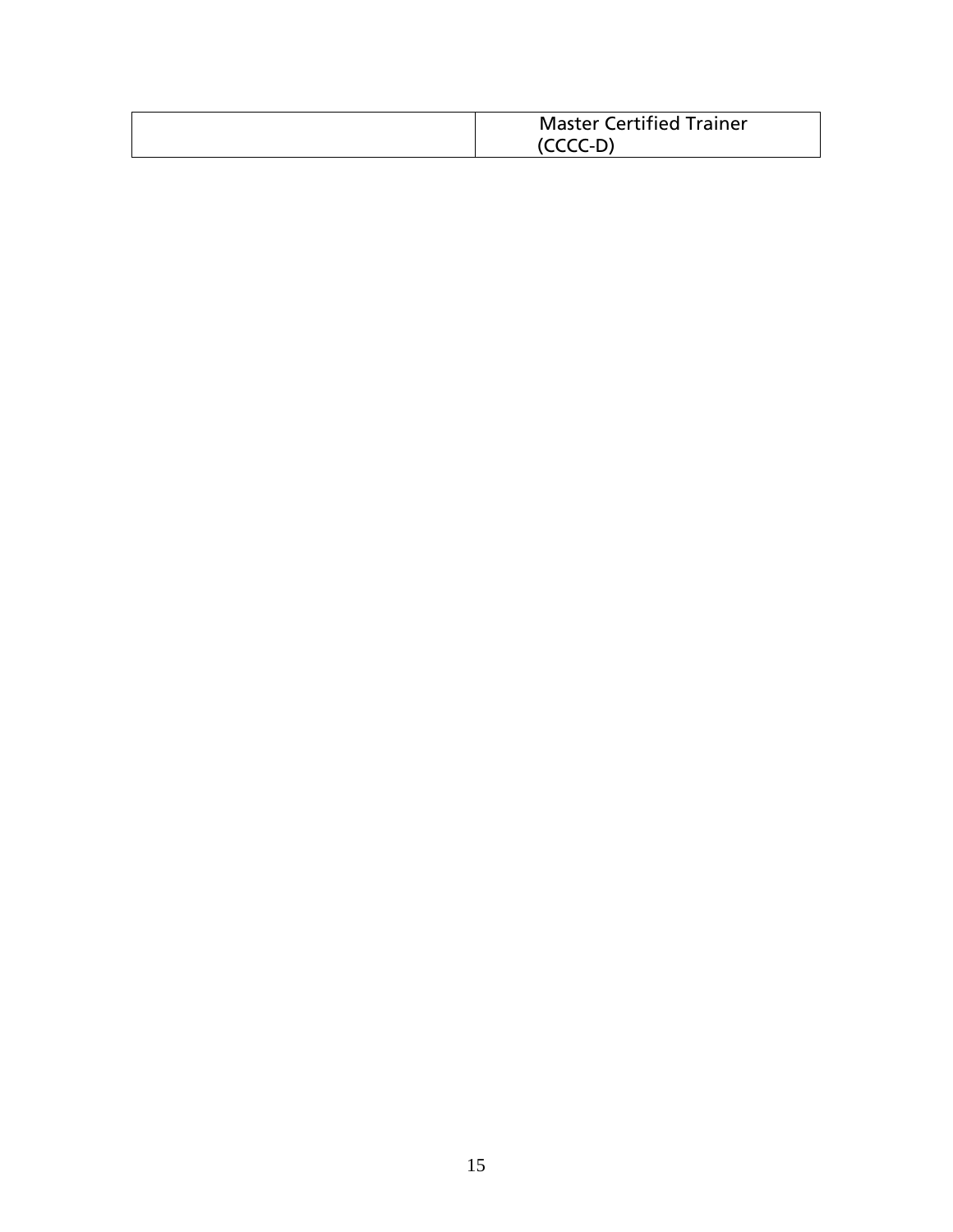

# **2008 School Readiness Risk Profile Rewberry County I <br>
Total Children Under Six: 2,957**

### **CHILD POVERTY (Children in Families Receiving TANF Benefits)**<br>Statewide Average (2007): 8.4% Newberry County (2007): 11.9% **Statewide Average (2007): 8.4%**

**Fast Fact: Roughly 1 in 9 Newberry County children has an annual family income equivalent to \$10,325 (or less) for a family of four. A recent statewide analysis suggests that 45% of these children will be retained or score at the "below basic" level (PACT) by third grade.** 

- **Children in deep poverty often face a wide variety of school readiness obstacles, ranging from inadequate prenatal care and nutrition to low maternal education.**
- **351 of Newberry County's 2,957 children under age 6 received federal Temporary Assistance for Needy Families (TANF) benefits during 2007, indicating a family income at or below 50% of the federal poverty definition.**



# **CHILDREN AT LOW BIRTH WEIGHT (Less Than 5.5 lbs.)**<br>Statewide Average (2005): 10.2% Newberry County (2005): 11.0%

**Statewide Average (2005): 10.2%** 

**Fast Fact: 1 in 10 Newberry County children is born at a weight less than 5.5 lbs. A recent statewide analysis suggests that at least one-third of these children (36%-52% depending on weight category) will be retained or score at the "below basic" level (PACT) by third grade.** 

- **Babies born at low weights are often prone to developmental delays associated with early academic failure.**
- **Many have received inadequate prenatal care and suffer from significant health complications.**
- **57 of the 516 children born in Newberry County during 2005 weighed less than 5.5 lbs.**